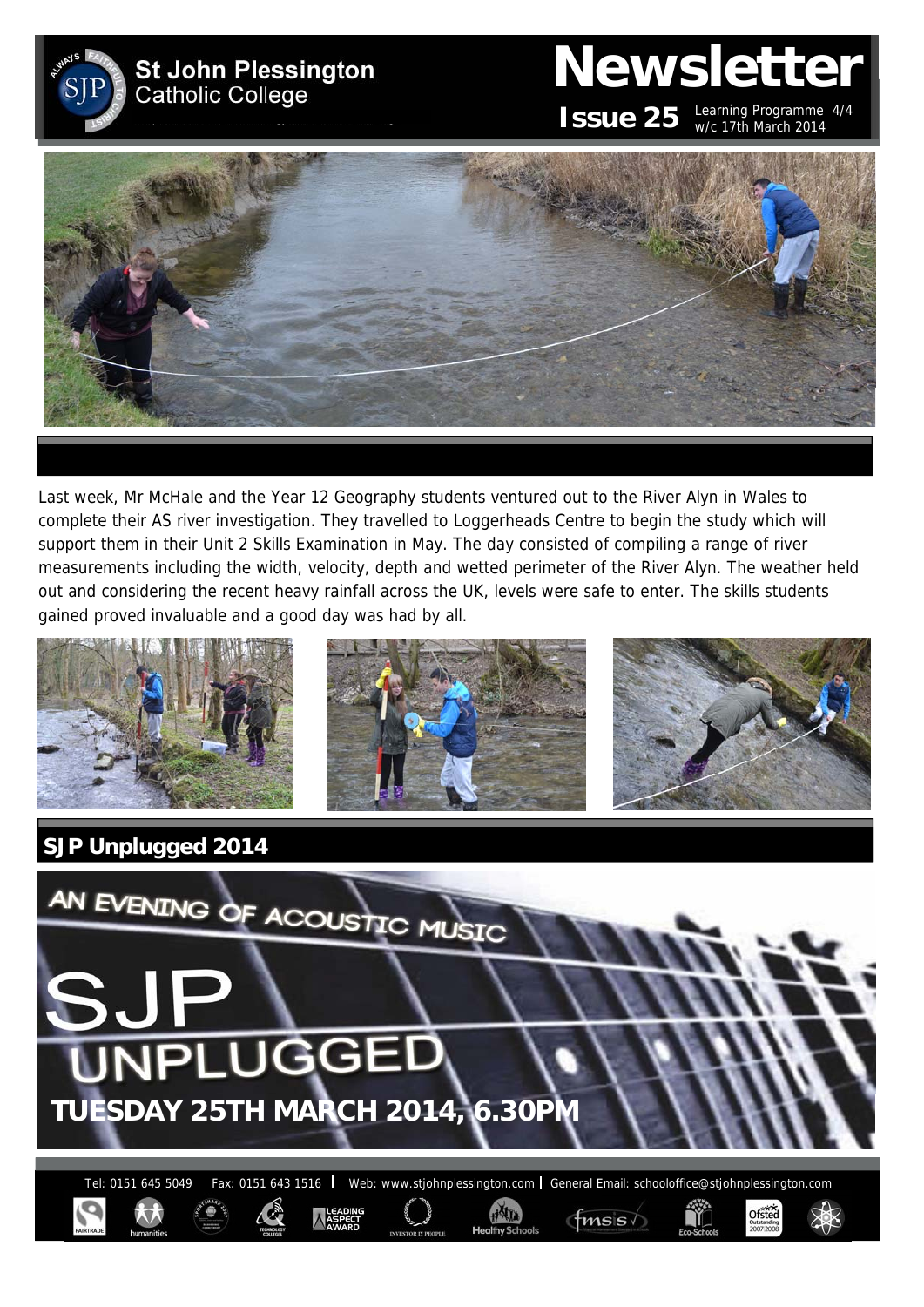#### **¡Qué desastre!**

Can you pick out the mistakes in the text below? There are 10 in total. The first five correct answers to Mr Passmore will win Vivo points!

Me gusta mucha el ingles porque es interestante y no es aburrida. Me encanta las ciencias porque el profesor es buenos y gracioso.

Sin embargo, odio la matemáticas porque no son divertidos, también no me gusta nada el educación física porque son pesada.

#### **MFL Clubs**

Years 7 & 8 Homework Lunch Club every Tuesday during Academic Review. Get your pass from LA1 at break-time on Tuesday.

Years 8 & 9 French Club every Tuesday at 3.20pm  $in I A1$ .

World Film Club this Wednesday. Get your passes from MFL3 Wednesday break to avoid missing out!

## **PGL Liddington Weekend**

A group of Year 8 and 9 girls took part in a PGL activity weekend at Liddington Activity Centre. The girls participated in a number of activities including archery, a giant swing, zip wire and night ambush which tested confidence and head for heights. They also formed a netball team and competed in matches against teams from Wales and London. The team played really well, securing a win, a draw and a few losses. Well done to all of the girls that participated and represented SJP so brilliantly.



# **Language Corner STALL SUP PTA Bedding Plant Sale**

<u>Sigigigigigigigigigigi</u>



NAME ARTHUR

**CONSTRUCTION** 

 **St John Plessington** Catholic College

**SJP PTA are holding their Annual**

# BEDDING PLANT SALE

on

# Saturday 3rd May 2014

### 9.00am – 11.30am

In the College Dining Hall

If you wish to pre-order, please complete the attached Order Form (further copies available from the College Reception) and return to us by Friday 4th April 2014

#### **Wide choice of high quality plants available**

**Order early to avoid disappointment** elelelelelelelelele

# **Attendance - 10/03/14 - 14/03/14**



**Year 7 - 96.7% Year 8 - 94.4% Year 9 - 95.6% Year 10 - 95.7% Year 11 - 95.2%**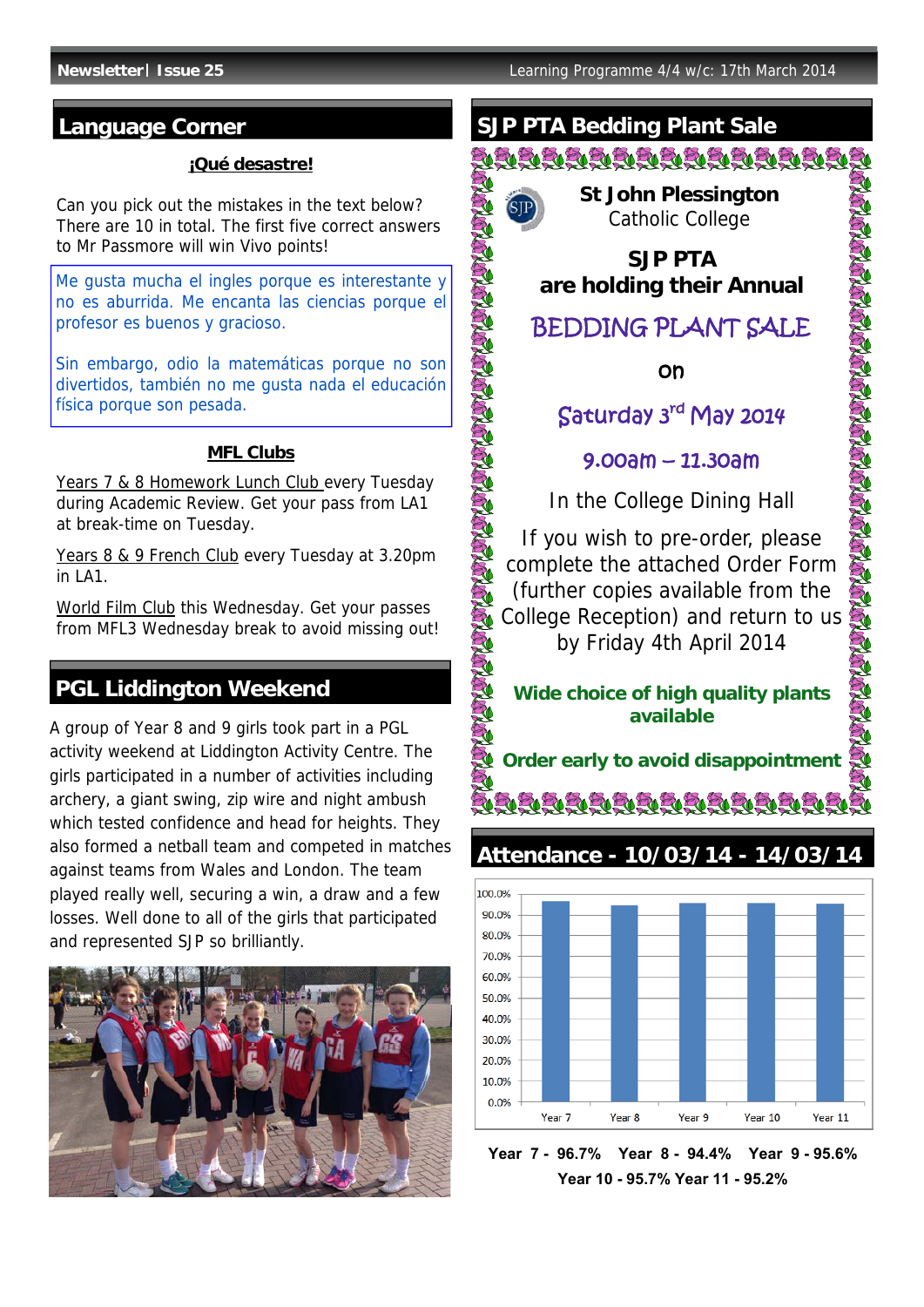#### **Year 12 Success Eco Club**

Congratulations to Year 12 Students, Clerin Joseph

and Michael McDonough, who have been selected from hundreds of students from the Merseyside area to attend Merseyside Oxford Access Programme.



Organised by St Peter's College, Oxford, the Programme will see the students take part in a series of free events over the course of the year which are designed to assist them when making applications to The University of Oxford. One of the events will be a two-night residential stay in Oxford which will include College tours, meeting current Oxford students and academics and writing personal statements.



Michael and Clerin will have the opportunity to interact with eminent scholars in various faculties and will get the chance to utilise the libraries and laboratories, while acclimatising to the typical university atmosphere.

The Students will also take part in an 'Academic Challenge' that will see them research a subject that they will present at an event in July.

We further congratulate Clerin and follow Year 12 Student, Jismi Gladis, who have been accepted to attend Magdalene College Summer School at the University of Cambridge. This will be a fantastic opportunity for both students, well done!

### **Year 7 Rugby**

The Year 7 Rugby Team played a friendly match against Bebington High School who have been in good form in recent tournaments. SJP went into the match unbeaten this year and as a result, came out on top winning 57-7.



It was an excellent all round squad performance with stand-out performances from Aaron O'Hare, Aaron Rainbow-Adams and man of the match, Luca Longman.

SJP Eco club have recently been designing and making their own reusable bags. The materials were all recycled clothes, fabrics, beads and

buttons. The bags are 100% recycled and highlight the need to use bags for life rather than relying on disposable plastic carrier bags. The



team worked really hard to design and make eye catching and practical bags.

Come along to Eco Club and get involved in our next big project. We meet every Tuesday after school in HU6. All are welcome!

### **Year 10 Team Maths Challenge**

Last week, eight Year 10 pupils attended King David High School in Childwall to participate in the annual regional Team Mathematics Challenge which was organised by the Further Mathematics Support Programme.

The group took part in a series of difficult challenges which needed to be unscrambled using mathematical knowledge, problem solving techniques and, above all, team work.

Even though the challenges were hard, the students had fun and were able to develop their cognitive processing skills.

Megan Statham, 10MT said "We found the rounds challenging but it was a fun filled afternoon."